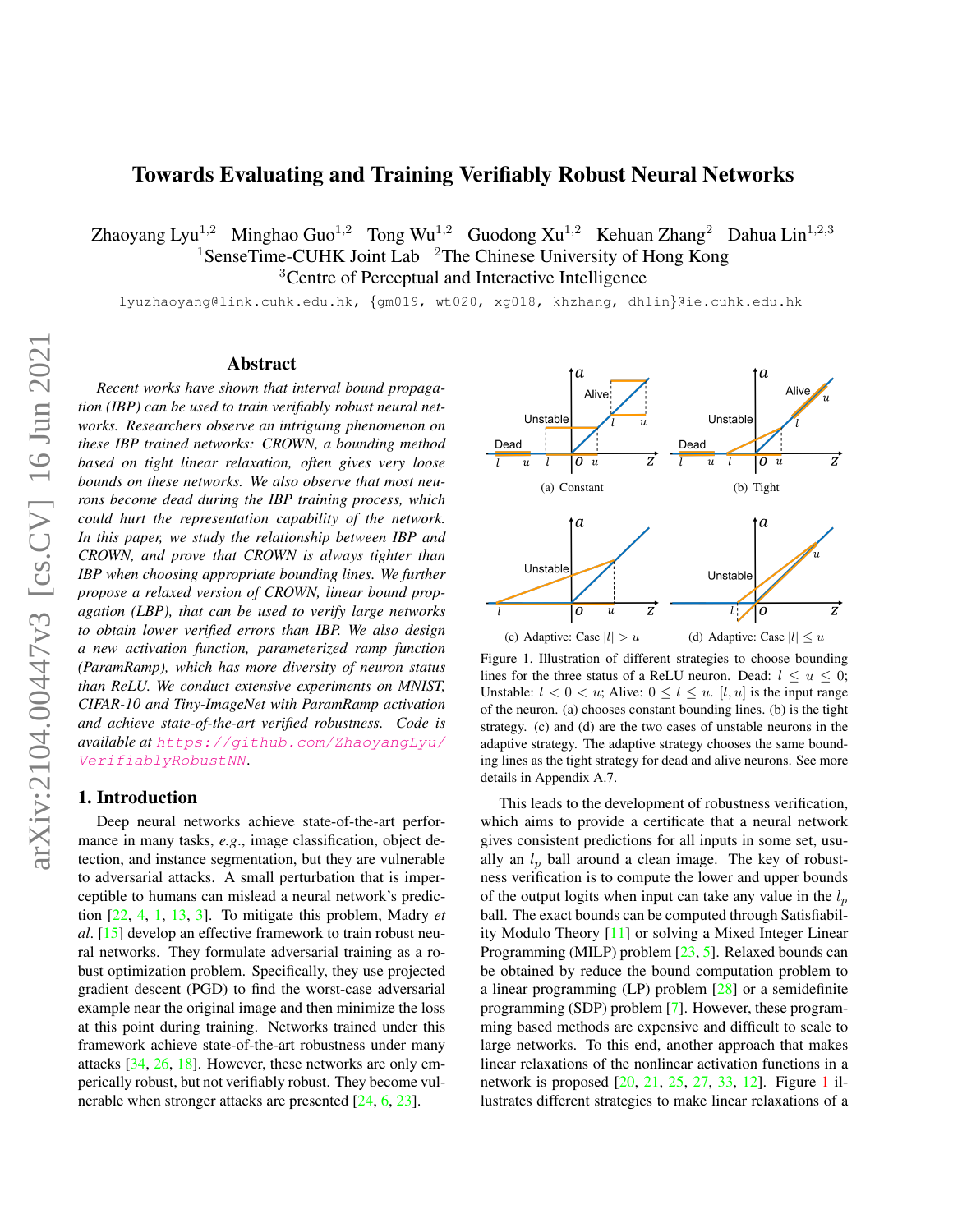<span id="page-1-0"></span>ReLU neuron. These methods can compute bounds analytically and efficiently. In this paper, we focus on the study of CROWN [\[33\]](#page-9-2), which can *compute relatively tight bounds while being fast.* Other similar approaches  $[20, 21, 25, 27]$  $[20, 21, 25, 27]$  $[20, 21, 25, 27]$  $[20, 21, 25, 27]$  $[20, 21, 25, 27]$  $[20, 21, 25, 27]$  $[20, 21, 25, 27]$ are either a special case of CROWN or a different view of it as demonstrated by Salman *et al*. [\[19\]](#page-8-19).

Wong *et al*. [\[28\]](#page-9-1) propose to incorporate bounds computed by the aforementioned linear relaxation based methods in the loss function to train verifiably robust networks. Similar approaches are proposed in several other works [\[16,](#page-8-20) [8,](#page-8-21) [17,](#page-8-22) [24\]](#page-8-8). However, these methods generally bring heavy computational overhead to the original training process. Gowal *et al*. [\[9\]](#page-8-23) propose to use a simple technique, interval bound propagation (IBP), to compute bounds. IBP is fast and can scale to large networks. Despite being loose, IBP outperforms previous linear relaxation based methods in terms of training verifiably robust networks. Zhang *et al*. [\[32\]](#page-9-3) further improve this method by combining IBP with the tighter linear relaxation based method, CROWN. The resulting method is named CROWN-IBP. They use CROWN-IBP to compute bounds at the initial training phase and achieve the lowest  $l_{\infty}$  verified errors.

We notice that both IBP trained networks [\[9\]](#page-8-23) and CROWN-IBP trained networks [\[32\]](#page-9-3) are verified by IBP after training. One natural question is whether we can use tighter linear relaxation based methods to verify the networks to achieve lower verified error. Surprisingly, Zhang *et al*. [\[32\]](#page-9-3) find the typically much tighter method, CROWN, gives very loose bounds for IBP trained networks. It seems that IBP trained networks have very different verification properties from normally trained networks. We also find that CROWN cannot verify large networks due to its high memory cost. Another phenomenon we observe on IBP and CROWN-IBP trained networks is that most neurons become dead during training. We believe that this could restrict the representation capability of the network and thus hurt its performance. In this paper, we make the following contributions to tackle the aforementioned problems:

- 1. We develop a relaxed version of CROWN, linear bound propagation (LBP), which has better scalability. We demonstrate LBP can be used to obtain tighter bounds than IBP on both normally trained networks or IBP trained networks.
- 2. We prove IBP is a special case of CROWN and LBP. The reason that CROWN gives looser bounds than IBP on IBP trained networks is that CROWN chooses bad bounding lines when making linear relaxations of the nonlinear activation functions. We prove CROWN and LBP are always tighter than IBP if they adopt the tight strategy to choose bounding lines as shown in Figure [1.](#page-0-0)
- 3. We propose to use a new activation function, parameterized ramp function (ParamRamp), to train verifiably robust networks. Compared with ReLU, where

most neurons become dead during training, Param-Ramp brings more diversity of neuron status. Our experiments demonstrate networks with ParamRamp activation achieve state-of-the-art verified  $l_{\infty}$  robustness on MNIST, CIFAR-10 and Tiny-ImageNet.

## 2. Background and Related Work

In this section, we start by giving definition of an  $m$ -layer feed-forward neural network and then briefly introduce the concept of robustness verification. Next we present interval bound propagation, which is used to train networks with best verified errors. Finally we review two state-of-the-art verifiable adversarial training methods [\[9,](#page-8-23) [32\]](#page-9-3) that are most related to our work.

#### Definition of an m-layer feed-forward network.

$$
\mathbf{z}^{(k)} = \mathbf{W}^{(k)} \mathbf{a}^{(k-1)} + \mathbf{b}^{(k)}, \mathbf{a}^{(k)} = \sigma(\mathbf{z}^{(k)}),
$$
  
\n
$$
k = 1, 2, \cdots, m.
$$
 (1)

 $W^{(k)}, b^{(k)}, a^{(k)}, z^{(k)}$  are the weight matrix, bias, activation and pre-activation of the  $k$ -th layer in the network, respectively.  $\sigma$  is the elementwise activation function. Note that we always assume  $\sigma$  is a monotonic increasing function in rest part of the paper.  $\mathbf{a}^{(0)} = \mathbf{x}$  and  $\mathbf{z}^{(m)}$  are the input and output of the network. We also use  $n_k$  to denote the number of neurons in the k-th layer and  $n_0$  is the dimension of the input. Although this network only contains fully connected layers, our discussions on this network in rest part of the paper readily generalize to convolutional layers as they are essentially a linear transformation as well [\[2\]](#page-8-24).

Robustness verification. Robustness verification aims to guarantee a neural network gives consistent predictions for all inputs in some set, typically an  $l_p$  ball around the original input:  $\mathbb{B}_p(\mathbf{x}_0, \epsilon) = {\mathbf{x} || ||\mathbf{x} - \mathbf{x}_0||_p \leq \epsilon},$  where  $\mathbf{x}_0$  is the clean image. The key step is to compute the lower and upper bounds of the output logits  $z^{(m)}$  (or the lower bound of the margin between ground truth class and other classes as de-fined in [\(4\)](#page-2-0)) when the input can take any value in  $\mathbb{B}_p(\mathbf{x}_0, \epsilon)$ . We can guarantee that the network gives correct predictions for all inputs in  $\mathbb{B}_p(\mathbf{x}_0, \epsilon)$  if the lower bound of the ground truth class is larger than the upper bounds of all the other classes (or the lower bound of the margin is greater than 0). The verified robustness of a network is usually measured by the verified error: The percentage of images that we can not guarantee that the network always gives correct predictions for inputs in  $\mathbb{B}_n(\mathbf{x}_0, \epsilon)$ . Note that the verified error not only depends on the network and the allowed perturbation of the input, but also the method we use to compute bounds for the output. CROWN and IBP are the two bounding techniques that are most related to our work. We briefly walk through CROWN in Section [3](#page-2-1) and introduce IBP right below.

Interval bound propagation. Assume we know the lower and upper bounds of the activation of the  $(k - 1)$ th layer:  $\hat{\mathbf{l}}^{(k-1)} \leq \mathbf{a}^{(k-1)} \leq \hat{\mathbf{u}}^{(k-1)}$ . Then IBP computes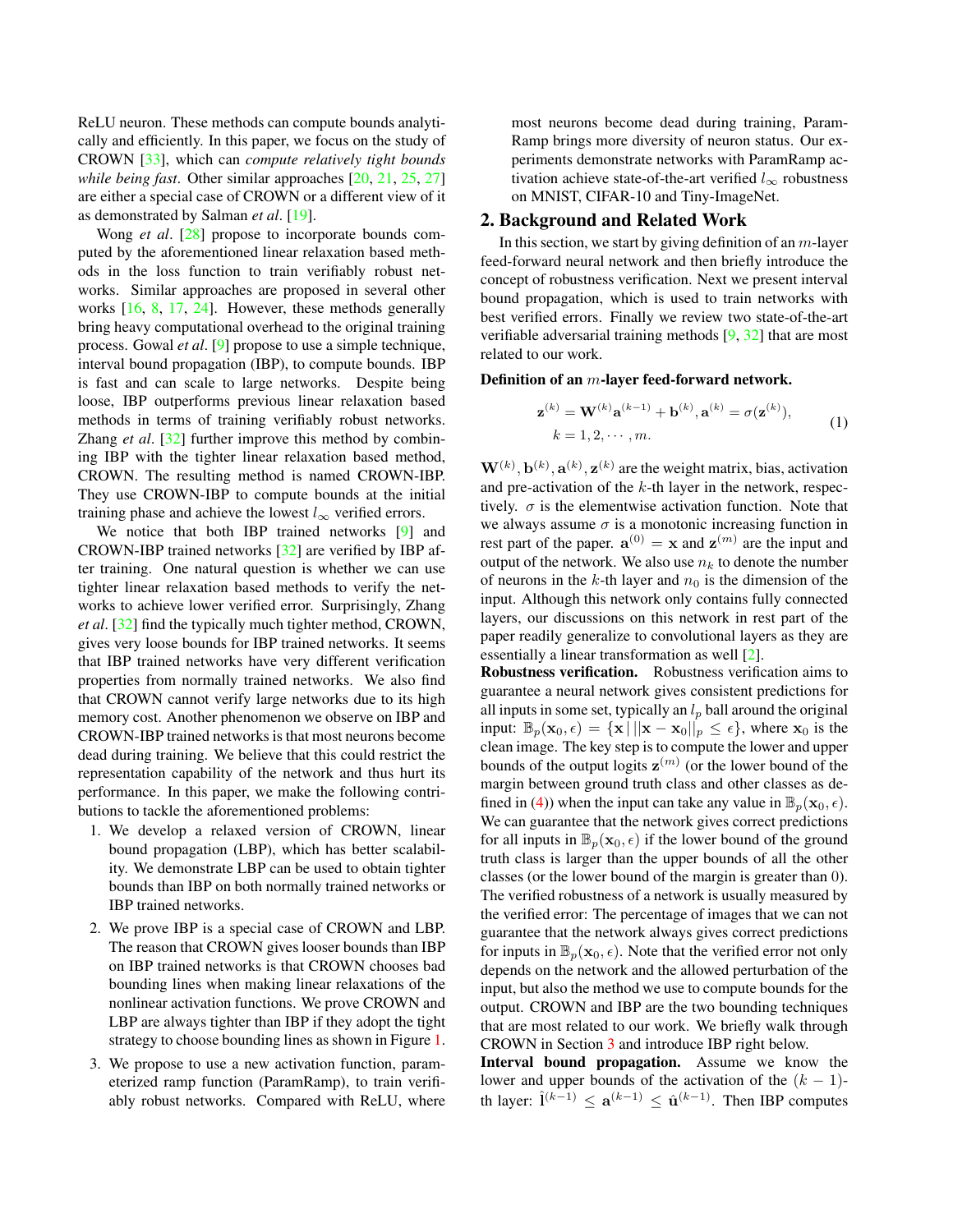<span id="page-2-5"></span>bounds of  $\mathbf{z}^{(k)}$ ,  $\mathbf{l}^{(k)}$  and  $\mathbf{u}^{(k)}$ , in the following way:

$$
1^{(k)} = relu(\mathbf{W}^{(k)})\hat{1}^{(k-1)} + neg(\mathbf{W}^{(k)})\hat{\mathbf{u}}^{(k-1)} + \mathbf{b}^{(k)},
$$
  

$$
\mathbf{u}^{(k)} = relu(\mathbf{W}^{(k)})\hat{\mathbf{u}}^{(k-1)} + neg(\mathbf{W}^{(k)})\hat{1}^{(k-1)} + \mathbf{b}^{(k)},
$$
 (2)

where  $relu$  is the elementwise ReLU function and  $neg$  is the elementwise version of the function  $neg(x) = x$ , if  $x \le$ 0;  $neg(x) = 0$ , else. Next, bounds of  $\mathbf{a}^{(k)}$ ,  $\hat{\mathbf{l}}^{(k)}$  and  $\hat{\mathbf{u}}^{(k)}$ , can be computed by

$$
\hat{\mathbf{l}}^{(k)} = \sigma(\mathbf{l}^{(k)}), \hat{\mathbf{u}}^{(k)} = \sigma(\mathbf{u}^{(k)}).
$$
 (3)

IBP repeats the above procedure from the first layer and computes bounds layer by layer until the final output as shown in Figure [2\(b\).](#page-3-0) Bounds of  $\mathbf{a}^{(0)} = \mathbf{x}$  is known if the allowed perturbation is in an  $l_{\infty}$  ball. Closed form bounds of  $z^{(1)}$  can be computed using Holder's inequality as shown in [\(13\)](#page-3-1) if the allowed perturbation is in a general  $l_p$  ball.

Train Verifiably Robust Networks. Verifiable adversarial training first use some robustness verification method to compute a lower bound  $l^{\omega}$  of the margin  $\omega$  between ground truth class  $y$  and other classes:

$$
\boldsymbol{\omega}_i(\mathbf{x}) = \mathbf{z}_y^{(m)}(\mathbf{x}) - \mathbf{z}_i^{(m)}(\mathbf{x}), i = 1, 2, \cdots, n_m.
$$
  

$$
\mathbf{l}^{\omega}(\mathbf{x}_0, \epsilon) \leq \boldsymbol{\omega}(\mathbf{x}), \forall \mathbf{x} \in \mathbb{B}_p(\mathbf{x}_0, \epsilon).
$$
 (4)

Here we use "≤" to denote elementwise less than or equal to. For simplicity, we won't differentiate operators between vectors and scalars in rest part of the paper when no ambiguity is caused. Gowal *et al*. [\[9\]](#page-8-23) propose to use IBP to compute the lower bound  $\mathbf{l}_{\text{IBP}}^{\omega}(\mathbf{x}_0, \epsilon)$  and minimize the following loss during training:

$$
\mathbb{E}_{(\mathbf{x}_0,y)\in\mathcal{X}}\kappa L(\mathbf{z}^{(m)}(\mathbf{x}_0),y) + (1-\kappa)L(-\mathbf{l}_{\text{IBP}}^{\omega}(\mathbf{x}_0,\epsilon),y), \quad (5)
$$

where X is the underlying data distribution,  $\kappa$  is a hyper parameter to balance the two terms of the loss, and  $L$  is the normal cross-entropy loss. This loss encourages the network to maximize the margin between ground truth class and other classes. Zhang *et al*. [\[32\]](#page-9-3) argue that IBP bound is loose during the initial phase of training, which makes training unstable and hard to tune. They propose to use a convex combination of the IBP bound  $l_{IBP}^{\omega}$  and CROWN-IBP bound  $\mathbf{l}_{\mathrm{C-RBP}}^{\omega}$  as the lower bound to provide supervision at the initial phase of training:

$$
\mathbf{l}^{\omega} = (1 - \beta)\mathbf{l}_{\text{IBP}}^{\omega} + \beta \mathbf{l}_{\text{C-IBP}}^{\omega}.
$$
 (6)

The loss they use is the same as the one in [\(5\)](#page-2-2) except for replacing  $\mathbf{l}_{\text{IBP}}^{\omega}$  with the new  $\mathbf{l}^{\omega}$  defined in [\(6\)](#page-2-3). They design a schedule for  $\beta$ : It starts from 1 and decreases to 0 during training. Their approach achieves state-of-the-art verified errors on MNIST and CIFAR-10 datasets. Xu *et al*. [\[30\]](#page-9-4) propose a loss fusion technique to speed up the training process of CROWN-IBP and this enables them to train large networks on large datasets such as Tiny-ImageNet and Downscaled ImageNet.

# <span id="page-2-1"></span>3. Relaxed CROWN

CROWN is considered an efficient robustness verification method compared with LP based methods [\[27,](#page-8-17) [33,](#page-9-2) [14\]](#page-8-25), but these works only test CROWN on small multi-layer perceptrons with at most several thousand neurons in each hidden layer. Our experiment suggests that CROWN scales badly to large convolutional neural networks (CNNs): It consumes more than 12 GB memory when verifying a single image from CIFAR-10 for a small 4-layer CNN (See its detailed structure in Appendix B.1), which prevents it from utilizing modern GPUs to speed up computation. Therefore, it is crucial to improve CROWN's scalability to employ it on large networks. To this end, we develop a relaxed version of CROWN named Linear Bound Propagation (LBP), whose computation complexity and memory cost grow linearly with the size of the network. We first walk through the deduction process of the original CROWN.

<span id="page-2-0"></span>The original CROWN. Suppose we want to compute lower bound for the quantity  $\mathbf{W}^{obj} \mathbf{z}^{(k)} + \mathbf{b}^{obj}$ .  $\mathbf{W}^{obj}$ and  $\mathbf{b}^{obj}$  are the weight and bias that connect  $\mathbf{z}^{(k)}$  to the quantity of interests. For example, the quantity becomes the margin  $\omega(\mathbf{x})$  if we choose appropriate  $\mathbf{W}^{obj}$  and set  $\mathbf{b}^{obj} = 0, k = m$ . Assume we already know the bounds of pre-activation of the  $(k - 1)$ -th layer:

$$
\mathbf{l}^{(k-1)} \leq \mathbf{z}^{(k-1)} \leq \mathbf{u}^{(k-1)}, \forall \mathbf{x} \in \mathbb{B}_p(\mathbf{x}_0, \epsilon).
$$
 (7)

<span id="page-2-2"></span>Next CROWN finds two linear functions of  $z^{(k-1)}$  to bound  $\mathbf{a}^{(k-1)} = \sigma(\mathbf{z}^{(k-1)})$  in the intervals determined by  $\mathbf{l}^{(k-1)}, \mathbf{u}^{(k-1)}.$ 

$$
\mathbf{h}^{(k-1)L}(\mathbf{z}^{(k-1)}) \le \sigma(\mathbf{z}^{(k-1)}) \le \mathbf{h}^{(k-1)U}(\mathbf{z}^{(k-1)}),
$$
  
\n
$$
\forall \mathbf{1}^{(k-1)} \le \mathbf{z}^{(k-1)} \le \mathbf{u}^{(k-1)},
$$
\n(8)

where

<span id="page-2-4"></span>
$$
\mathbf{h}^{(k-1)L}(\mathbf{z}^{(k-1)}) = \mathbf{s}^{(k-1)L} * \mathbf{z}^{(k-1)} + \mathbf{t}^{(k-1)L},
$$
  
\n
$$
\mathbf{h}^{(k-1)U}(\mathbf{z}^{(k-1)}) = \mathbf{s}^{(k-1)U} * \mathbf{z}^{(k-1)} + \mathbf{t}^{(k-1)U}.
$$
 (9)

<span id="page-2-3"></span>Here we use "∗" to denote elementwise product.  $\mathbf{s}^{(k-1)L/U}, \mathbf{t}^{(k-1)L/U}$  are constant vectors of the same dimension of  $z^{(k-1)}$ . We use L, U in the superscripts to denote quantities related to lower bounds and upper bounds, respectively. We also use  $L/U$  in the superscripts to denote "lower bounds or upper bounds". The linear functions  $h^{(k-1)L/U}(\mathbf{z}^{(k-1)})$  are also called bounding lines, as they bound the nonlinear function  $\sigma(\mathbf{z}^{(k-1)})$  in the intervals determined by  $l^{(k-1)}$  $l^{(k-1)}$  $l^{(k-1)}$ ,  $u^{(k-1)}$ . See Figure 1 for a visualization of different strategies to choose bounding lines. Next CROWN utilizes these bounding lines to build a linear function of  $\mathbf{z}^{(k-1)}$  to lower bound  $\mathbf{W}^{obj} \mathbf{z}^{(k)} + \mathbf{b}^{obj}$ :

$$
\mathbf{W}^{obj} \mathbf{z}^{(k)} + \mathbf{b}^{obj} \geq \mathbf{W}^{(k,k-1)L} \mathbf{z}^{(k-1)} + \mathbf{b}^{(k,k-1)L}.
$$
 (10)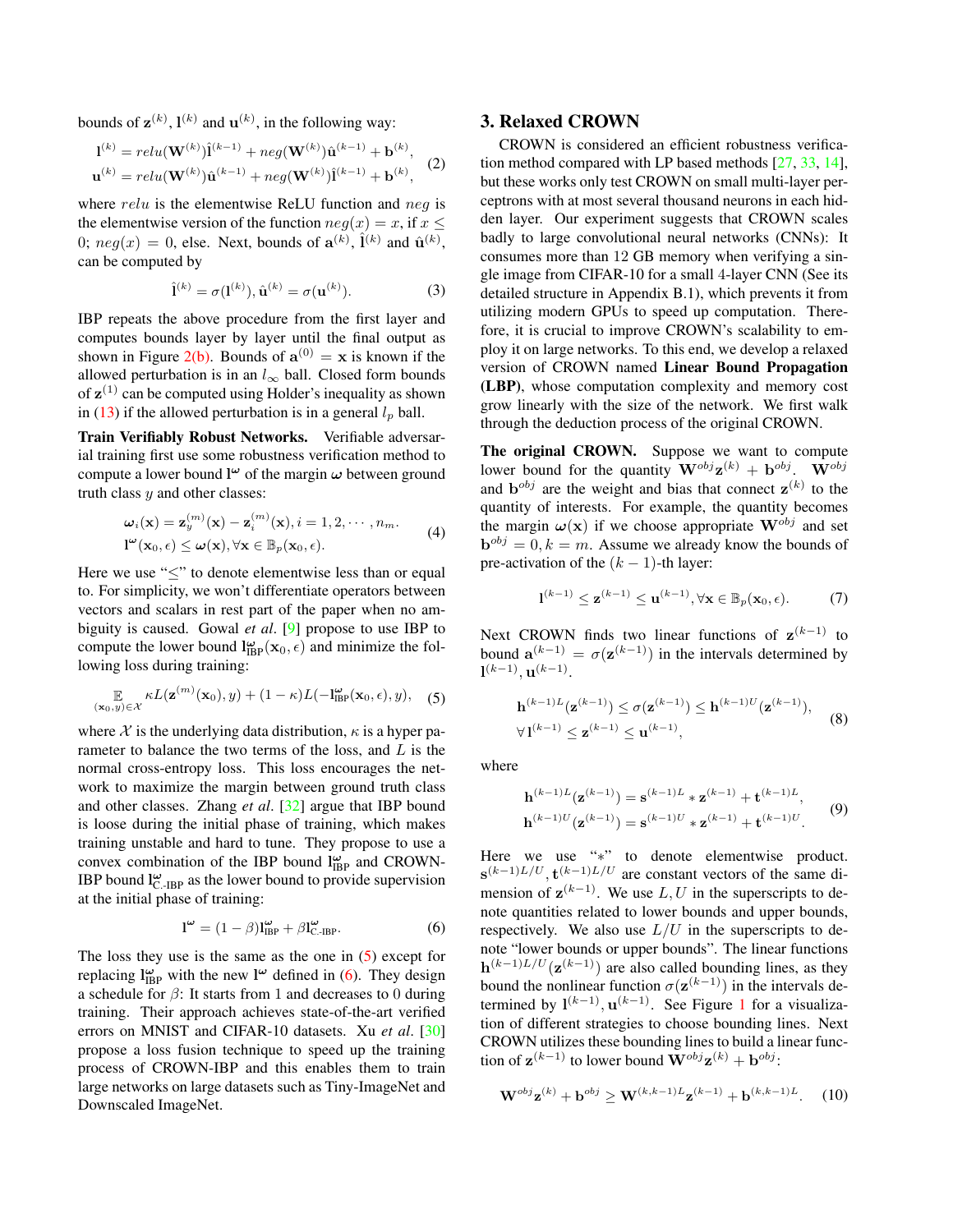<span id="page-3-2"></span><span id="page-3-0"></span>

(b) IBP vs LBP

Figure 2. Illustration of CROWN, Relaxed-CROWN, IBP and LBP. (a) shows how CROWN and Relaxed-CROWN-2 compute bounds for the 4-th layer of a 5 layer network. (b) shows how IBP and LBP compute bounds layer by layer for a 3 layer network.

See the detailed formulas of  $\mathbf{W}^{(k,k-1)L}$ ,  $\mathbf{b}^{(k,k-1)L}$  in Appendix A.1. In the same manner, CROWN builds a linear function of  $\mathbf{z}^{(k-2)}$  to lower bound  $\mathbf{W}^{(k,k-1)L}\mathbf{z}^{(k-1)}$  +  $\mathbf{b}^{(k,k-1)L}$  if bounds of  $\mathbf{z}^{(k-2)}$  are known. CROWN repeats this procedure: It back-propagates layer by layer until the first layer  $z^{(1)}$  as shown in Figure [2\(a\):](#page-3-2)

$$
\mathbf{W}^{obj} \mathbf{z}^{(k)} + \mathbf{b}^{obj} \ge \mathbf{W}^{(k,k-1)L} \mathbf{z}^{(k-1)} + \mathbf{b}^{(k,k-1)L} \ge \cdots
$$
  

$$
\mathbf{W}^{(k,k-2)L} \mathbf{z}^{(k-2)} + \mathbf{b}^{(k,k-2)L} \ge \mathbf{W}^{(k,1)L} \mathbf{z}^{(1)} + \mathbf{b}^{(k,1)L}.
$$
(11)

Notice  $\mathbf{z}^{(1)} = \mathbf{W}^{(1)}\mathbf{x} + \mathbf{b}^{(1)}$ . We plug it in the last term of  $(11)$  and obtain a linear function of x.

$$
\mathbf{W}^{obj} \mathbf{z}^{(k)} + \mathbf{b}^{obj} \ge \tilde{\mathbf{W}}^{(k)L} \mathbf{x} + \tilde{\mathbf{b}}^{(k)L},
$$
 (12)

where  $\tilde{\mathbf{W}}^{(k)L} = \mathbf{W}^{(k,1)L} \mathbf{W}^{(1)}, \tilde{\mathbf{b}}^{(k)L} = \mathbf{W}^{(k,1)L} \mathbf{b}^{(1)} + \cdots$  $\mathbf{b}^{(k,1)L}$ . Now we can compute the closed-form lower bound of  $\mathbf{W}^{obj} \mathbf{z}^{(k)} + \mathbf{b}^{obj}$  through Holder's inequality:

$$
\mathbf{W}^{obj} \mathbf{z}^{(k)} + \mathbf{b}^{obj} \geq \tilde{\mathbf{W}}^{(k)L} \mathbf{x} + \tilde{\mathbf{b}}^{(k)L} \geq
$$
\n
$$
\tilde{\mathbf{W}}^{(k)L} \mathbf{x}_0 + \tilde{\mathbf{b}}^{(k)L} - \epsilon ||\tilde{\mathbf{W}}^{(k)L}||_q, \forall \mathbf{x} \in \mathbb{B}_p(\mathbf{x}_0, \epsilon),
$$
\n(13)

where  $1/p+1/q = 1$  and  $||\tilde{\mathbf{W}}^{(k)L}||_q$  denotes a column vector that is composed of the q-norm of every row in  $\tilde{\mathbf{W}}^{(k)L}$ . We can compute a linear function of  $x$  to upper bound  $\mathbf{W}^{obj} \mathbf{z}^{(k)} + \mathbf{b}^{obj}$  in the same manner and then compute its closed-form upper bound. See details in Appendix A.1.

Let's review the process of computing bounds for  $\mathbf{W}^{obj} \mathbf{z}^{(k)} + \mathbf{b}^{obj}$ . It requires us to know the bounds of the

previous  $(k-1)$  layers:  $\mathbf{z}^{(1)}, \mathbf{z}^{(2)}, \cdots, \mathbf{z}^{(k-1)}$ . We can fulfill this requirement by starting computing bounds from the first layer  $z^{(1)}$ , and then computing bounds layer by layer in a forward manner until the  $(k - 1)$ -th layer. Therefore, the computation complexity of CROWN is of the order  $\mathcal{O}(m^2)$ . And its memory cost is of the order  $\mathcal{O}(\max_{k\neq v} n_k n_v)$ , where  $0 \leq k, v \leq m$ , and  $n_k$  is the number of neurons in the  $k$ -th layer. This is because we need to record a weight matrix  $\mathbf{W}^{(k,v)}$  between any two layers as shown in [\(11\)](#page-3-3). This makes CROWN difficult to scale to large networks. To this end, we propose a relaxed version of CROWN in the next paragraph.

Relaxed CROWN. As the same in the above CROWN deduction process, suppose we want to compute bounds for the quantity  $\mathbf{W}^{obj} \mathbf{z}^{(k)} + \mathbf{b}^{obj}$ . In the original CROWN process, we first compute linear functions of x to bound the pre-activation of the first  $(k - 1)$  layers:

<span id="page-3-4"></span>
$$
\tilde{\mathbf{W}}^{(v)L}\mathbf{x} + \tilde{\mathbf{b}}^{(v)L} \leq \mathbf{z}^{(v)} \leq \tilde{\mathbf{W}}^{(v)U}\mathbf{x} + \tilde{\mathbf{b}}^{(v)U},
$$
\n
$$
\forall \mathbf{x} \in \mathbb{B}_p(\mathbf{x}_0, \epsilon), v = 1, 2, \cdots, k - 1,
$$
\n(14)

and use these linear functions of x to compute closed-form bounds for the first  $(k - 1)$  layers. We argue that in the back-propagation process in  $(11)$ , we don't need to backpropagate to the first layer. We can stop at any intermediate layer and plug in the linear functions in [\(14\)](#page-3-4) of this intermediate layer to get a linear function of x to bound  $\mathbf{W}^{obj} \mathbf{z}^{(k)} + \mathbf{b}^{obj}$ . Specifically, assume we decide to backpropagate  $v$  layers:

<span id="page-3-5"></span>
$$
\mathbf{W}^{obj} \mathbf{z}^{(k)} + \mathbf{b}^{obj} \ge \mathbf{W}^{(k,k-1)L} \mathbf{z}^{(k-1)} + \mathbf{b}^{(k,k-1)L}
$$
  
 
$$
\ge \cdots \ge \mathbf{W}^{(k,k-v)L} \mathbf{z}^{(k-v)} + \mathbf{b}^{(k,k-v)L}, v < k. \tag{15}
$$

<span id="page-3-3"></span>We already know

$$
\tilde{\mathbf{W}}^{(k-v)L}\mathbf{x}+\tilde{\mathbf{b}}^{(k-v)L}\leq \mathbf{z}^{(k-v)}\leq \tilde{\mathbf{W}}^{(k-v)U}\mathbf{x}+\tilde{\mathbf{b}}^{(k-v)U}.
$$

We can directly plug it to  $(15)$  to obtain a lower bound of  $\mathbf{W}^{obj}\mathbf{z}^{(k)}+\mathbf{b}^{obj}$ :

<span id="page-3-6"></span>
$$
\mathbf{W}^{obj} \mathbf{z}^{(k)} + \mathbf{b}^{obj} \ge
$$
  
\n
$$
relu(\mathbf{W}^{(k,k-v)L})[\tilde{\mathbf{W}}^{(k-v)L}\mathbf{x} + \tilde{\mathbf{b}}^{(k-v)L}] + \mathbf{b}^{(k,k-v)L} \quad (16)
$$
  
\n
$$
+ neg(\mathbf{W}^{(k,k-v)L})[\tilde{\mathbf{W}}^{(k-v)U}\mathbf{x} + \tilde{\mathbf{b}}^{(k-v)U}].
$$

<span id="page-3-1"></span>Now the last line of  $(16)$  is already a linear function of x and we can compute the closed-form lower bound of  $\mathbf{W}^{obj} \mathbf{z}^{(k)} + \mathbf{b}^{obj}$  in the same manner as shown in [\(13\)](#page-3-1). The upper bound of  $\mathbf{W}^{obj} \mathbf{z}^{(k)} + \mathbf{b}^{obj}$  can also be computed by back-propagating only  $v$  layers in the same gist.

We have shown we can only back-propagate  $v$  layers, instead of back-propagating to the first layer, when computing bounds for the  $k$ -th layer. In fact, we can only back-propagate  $v$  layers when computing bounds for any layer. If the layer index  $k$  is less than or equal to  $v$ , we just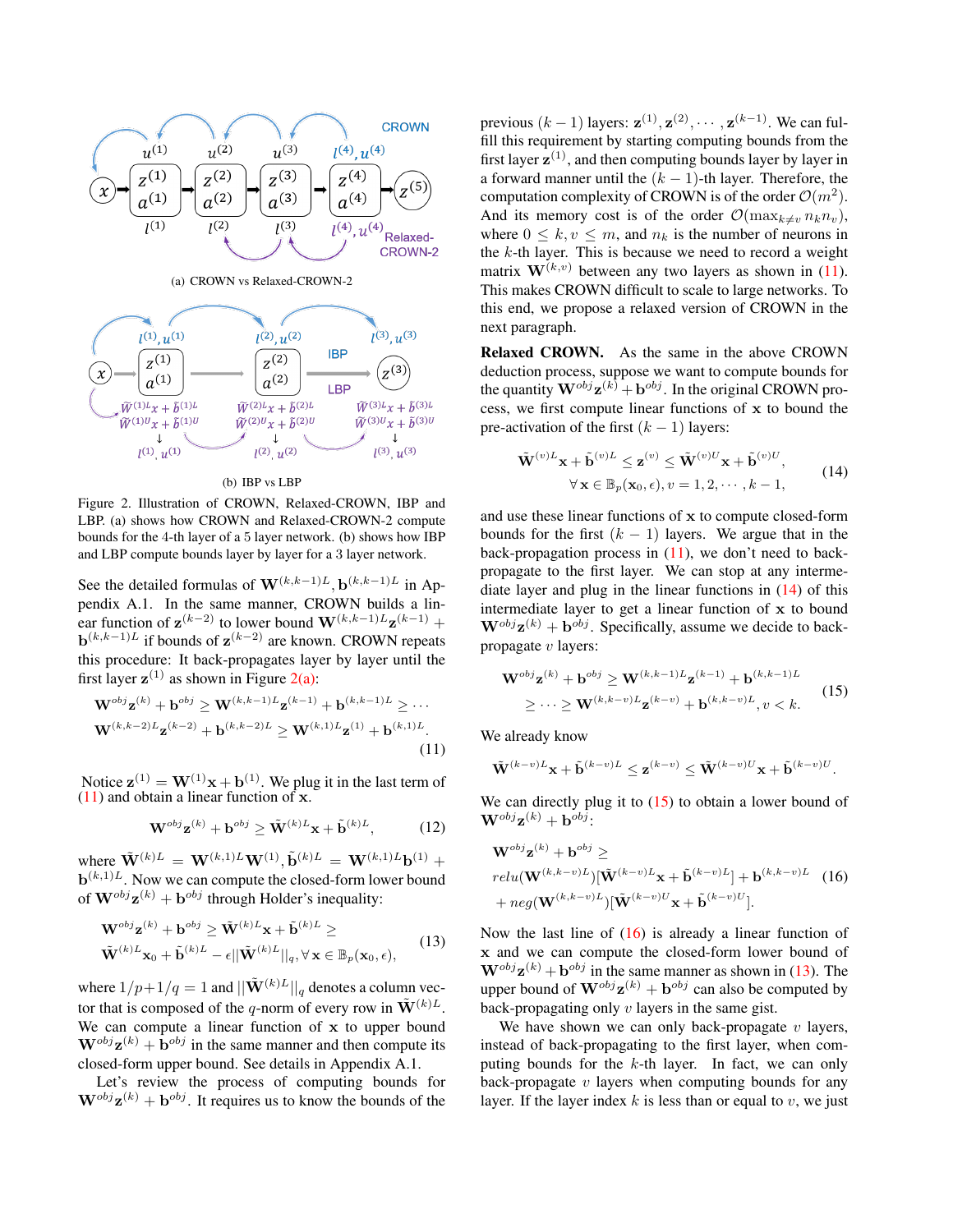<span id="page-4-3"></span>back-propagate to the first layer. In other words, we backpropagate at most  $v$  layers when computing bounds for any layer in the process of CROWN. We call this relaxed version of CROWN Relaxed-CROWN-v. See a comparison of CROWN and Relaxed-CROWN in Figure [2\(a\).](#page-3-2)

Linear Bound Propagation. We are particularly interested in the special case of Relaxed-CROWN-1, namely, we only back-propagate 1 layer in the process of CROWN. This leads us to the following theorem.

Theorem 1 *Assume we already know two linear functions*  $of$  **x** *to bound*  $z^{(k-1)}$ :

$$
\tilde{\mathbf{W}}^{(k-1)L}\mathbf{x}+\tilde{\mathbf{b}}^{(k-1)L}\leq \mathbf{z}^{(k-1)}\leq \tilde{\mathbf{W}}^{(k-1)U}\mathbf{x}+\tilde{\mathbf{b}}^{(k-1)U}
$$

<span id="page-4-0"></span>.

We then compute the closed-form bounds  $1^{(k-1)}$ ,  $\mathbf{u}^{(k-1)}$ *of* z (k−1) *using these two linear functions, and choose two linear functions*  $h^{(k-1)L}(\mathbf{z}^{(k-1)}), h^{(k-1)U}(\mathbf{z}^{(k-1)})$  *to bound*  $\mathbf{a}^{(k-1)} = \sigma(\mathbf{z}^{(k-1)})$  *as shown in* [\(9\)](#page-2-4)*. Then under the condition that*  $\mathbf{s}^{(k-1)L} \geq 0, \mathbf{s}^{(k-1)U} \geq 0$ ,  $\mathbf{z}^{(k)} =$  $\mathbf{W}^{(k)}\sigma(\mathbf{z}^{(k-1)}) + \mathbf{b}^{(k)}$  can be bounded by

$$
\tilde{\mathbf{W}}^{(k)L}\mathbf{x} + \tilde{\mathbf{b}}^{(k)L} \leq \mathbf{z}^{(k)} \leq \tilde{\mathbf{W}}^{(k)U}\mathbf{x} + \tilde{\mathbf{b}}^{(k)U},
$$
 (17)

*where*

$$
\tilde{\mathbf{W}}^{(k)L} = [relu(\mathbf{W}^{(k)}) * \mathbf{s}^{(k-1)L}] \tilde{\mathbf{W}}^{(k-1)L} \n+ [neg(\mathbf{W}^{(k)}) * \mathbf{s}^{(k-1)U}] \tilde{\mathbf{W}}^{(k-1)U}, \n\tilde{\mathbf{b}}^{(k)L} = \mathbf{b}^{(k)} + [relu(\mathbf{W}^{(k)}) * \mathbf{s}^{(k-1)L}] \tilde{\mathbf{b}}^{(k-1)L} \n+ [neg(\mathbf{W}^{(k)}) * \mathbf{s}^{(k-1)U}] \tilde{\mathbf{b}}^{(k-1)U} \n+ relu(\mathbf{W}^{(k)}) \mathbf{t}^{(k-1)L} + neg(\mathbf{W}^{(k)}) \mathbf{t}^{(k-1)U},
$$
\n(18)

*where the operator "*∗*" between a matrix* W *and a vector*  $\mathbf{s}$  *is defined as*  $(\mathbf{W} * \mathbf{s})_{ij} = \mathbf{W}_{ij} \mathbf{s}_j$ *.* 

We refer readers to Appendix A.3 for the formulas of  $\tilde{\mathbf{W}}^{(k)U}, \tilde{\mathbf{b}}^{(k)U}$  and the proof of Theorem [1.](#page-4-0) Note that the condition  $\mathbf{s}^{(k-1)L} \geq 0, \mathbf{s}^{(k-1)U} \geq 0$  $\mathbf{s}^{(k-1)L} \geq 0, \mathbf{s}^{(k-1)U} \geq 0$  $\mathbf{s}^{(k-1)L} \geq 0, \mathbf{s}^{(k-1)U} \geq 0$  in Theorem 1 is not necessary. We impose this condition because it simplifies the expressions of  $\tilde{\mathbf{W}}^{(k)L}, \tilde{\mathbf{b}}^{(k)L}$ , and it generally holds true when people choose bounding lines.

The significance of Theorem [1](#page-4-0) is that it allows us to compute bounds starting from the first layer  $z^{(1)}$ , which can be bounded by  $W^{(1)}x + b^{(1)} \le z^{(1)} \le W^{(1)}x + b^{(1)}$ , and then compute bounds layer by layer in a forward manner until the final output just like IBP. The computation complexity is reduced to  $\mathcal{O}(m)$  and memory cost is reduced to  $\mathcal{O}(n_0 \max\{n_1, n_2, \cdots, n_m\})$ , since we only need to record a matrix  $\tilde{\mathbf{W}}^{(k)}$  from the input x to every intermediate layer  $z^{(k)}$ . We call this method Linear Bound Propagation (LBP), which is equivalent to Relaxed-CROWN-1. See a comparison of LBP and IBP in Figure [2\(b\).](#page-3-0) As expected, there is no free lunch. As we will show in the next section, the reduction of computation and memory cost of LBP makes it less tight than CROWN. Although developed from a different perspective, we find LBP similar to the forward mode in the work [\[30\]](#page-9-4). See a detailed comparison between them in Appendix A.3.

Zhang *et al*. [\[32\]](#page-9-3) propose to compute bounds for the first  $(m-1)$  layers using IBP and then use CROWN to compute bounds for the last layer to obtain tighter bounds of the last layer. The resulting method is named CROWN-IBP. In the same gist, we can use LBP to compute bounds for the first  $(m - 1)$  layers and then use CROWN to compute bounds for the last layer. We call this method CROWN-LBP.

# <span id="page-4-2"></span>4. Relationship of IBP, LBP and CROWN

In Section [3,](#page-2-1) we develop a relaxed version of CROWN, LBP. In this section, we study the relationship between IBP, LBP and CROWN, and investigate why CROWN gives looser bounds than IBP on IBP trained networks [\[32\]](#page-9-3).

First, we manage to prove IBP is a special case of CROWN and LBP where the bounding lines are chosen as constants as shown in Figure  $1(a)$ :

$$
\mathbf{h}^{(k)L}(\mathbf{z}^{(k)}) = \sigma(\mathbf{l}^{(k)}), \mathbf{h}^{(k)U}(\mathbf{z}^{(k)}) = \sigma(\mathbf{u}^{(k)}),
$$
  
\n
$$
k = 1, 2, \cdots, m - 1.
$$
 (19)

In other words, CROWN and LBP degenerate to IBP when they choose constant bounding lines for every neuron in every layer. See the proof of this conclusion in Appendix A.5. On the other hand, Lyu *et al*. [\[14\]](#page-8-25) prove tighter bounding lines lead to tighter bounds in the process of CROWN, where  $\tilde{\mathbf{h}}_i^{(k)L/U}(\mathbf{z}_i^{(k)})$  is defined to be tighter than  $\hat{\mathbf{h}}_i^{(k)L/U}(\mathbf{z}_i^{(k)})$  in the interval  $[\mathbf{l}_i^{(k)}, \mathbf{u}_i^{(k)}]$  if

$$
\hat{\mathbf{h}}_{i}^{(k)L}(\mathbf{z}_{i}^{(k)}) \leq \tilde{\mathbf{h}}_{i}^{(k)L}(\mathbf{z}_{i}^{(k)}), \tilde{\mathbf{h}}_{i}^{(k)U}(\mathbf{z}_{i}^{(k)}) \leq \hat{\mathbf{h}}_{i}^{(k)U}(\mathbf{z}_{i}^{(k)}),
$$
\n
$$
\forall \mathbf{z}_{i}^{(k)} \in [l_{i}^{(k)}, \mathbf{u}_{i}^{(k)}].
$$
\n(20)

We manage to prove it is also true for LBP in Appendix A.3. Therefore, if CROWN and LBP adopt the tight strategy in Figure [1\(b\)](#page-0-2) to choose bounding lines, which is guaranteed to be tighter than the constant bounding lines in a specified interval, CROWN and LBP are guaranteed to give tighter bounds than IBP. We formalize this conclusion and include conclusions for CROWN-IBP and CROWN-LBP in the following theorem.

<span id="page-4-1"></span>Theorem 2 *Assume the closed-form bounds of the last layer computed by IBP, CROWN-IBP, LBP, CROWN-LBP,* and CROWN are  $\mathbf{l}_I^{(m)}$  $_{I}^{\left( m\right) },\,\mathbf{u}_{I}^{\left( m\right) }$  $\mathbf{l}^{(m)}_{I} ; \, \mathbf{l}^{(m)}_{CI}, \, \mathbf{u}^{(m)}_{CI} ; \, \mathbf{l}^{(m)}_{L}$  $_L^{(m)},\, \mathbf{u}_L^{(m)}$  $_{L}^{(m)}$ ;  $\mathbf{l}_{CL}^{(m)}$ ,  $\mathbf{u}_{CL}^{(m)};\,\,\mathbf{l}_{C}^{(m)}$  $_{C}^{\left( m\right) },\;$   $\mathbf{u}_{C}^{\left( m\right) }$  $C^{(m)}$ , respectively. And CROWN-IBP, LBP, *CROWN-LBP, CROWN adopt the tight strategy to choose bounding lines as shown in Figure [1\(b\).](#page-0-2) Then we have*

$$
\mathbf{l}_{I}^{(m)} \leq \{ \mathbf{l}_{L}^{(m)}, \mathbf{l}_{CI}^{(m)} \} \leq \mathbf{l}_{CL}^{(m)} \leq \mathbf{l}_{C}^{(m)},
$$
  

$$
\mathbf{u}_{I}^{(m)} \geq \{ \mathbf{u}_{L}^{(m)}, \mathbf{u}_{CI}^{(m)} \} \geq \mathbf{u}_{CL}^{(m)} \geq \mathbf{u}_{C}^{(m)},
$$
(21)

*where the sets in the inequalities mean that the inequalities hold true for any element in the sets.*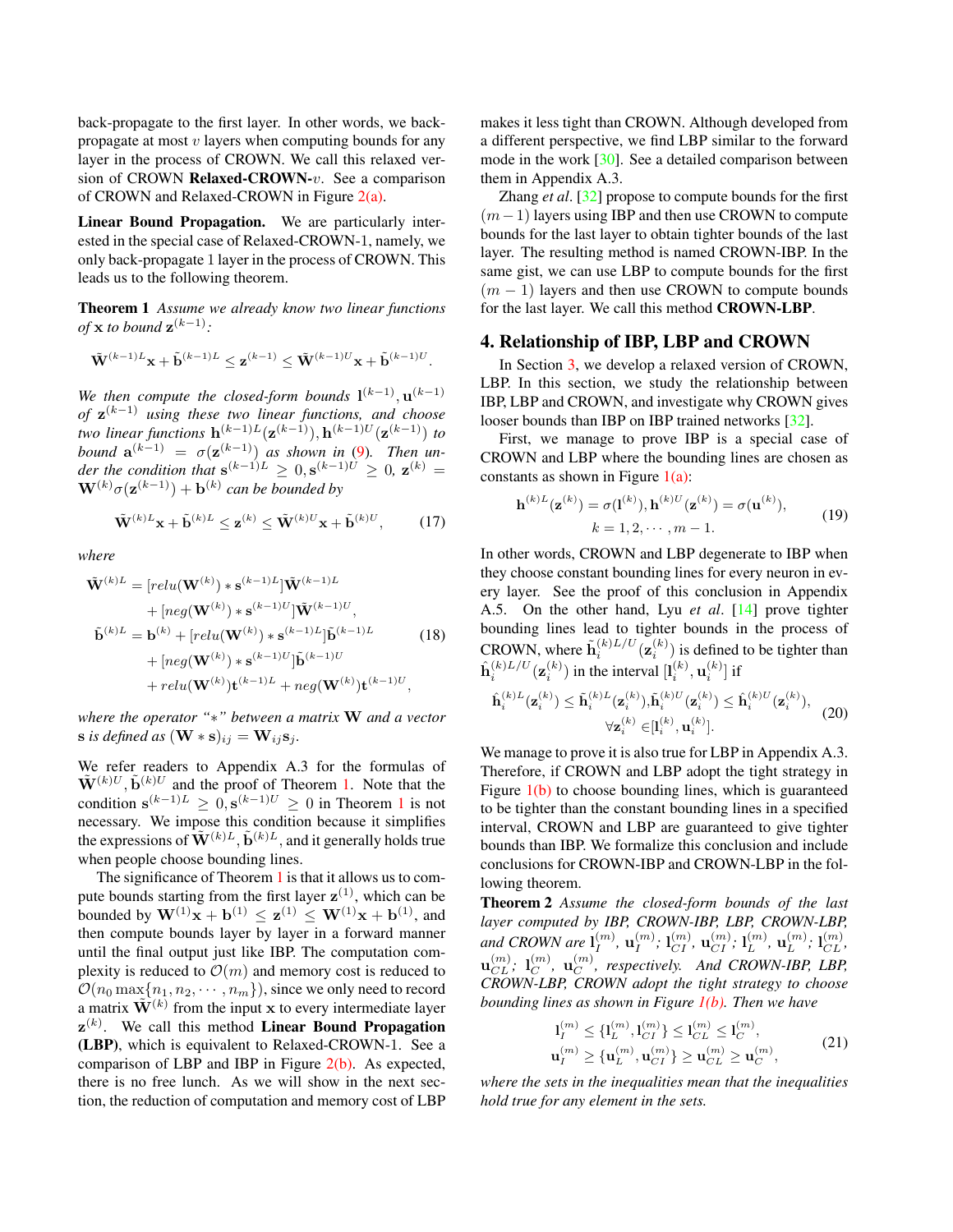<span id="page-5-2"></span>

<span id="page-5-0"></span>Figure 3. Tightness comparison of IBP, CROWN-IBP, LBP, CROWN-LBP, CROWN on a normally trained MNIST classifier. "Bound Range" is mean of  $\mathbf{u}^{(m)} - \mathbf{l}^{(m)}$ . The mean is taken over the 10 output logits and averaged over 100 test images in MNIST. "Epsilon" is the radius of the  $l_{\infty}$  ball. "Adap" and "Tight" are the adaptive and tight strategies as shown in Figure [1.](#page-0-0)

<span id="page-5-1"></span>Table 1. Mean lower bound of the margin defined in [\(4\)](#page-2-0) and verified errors obtained by IBP, CROWN-IBP(C.-IBP), LBP, CROWN-LBP(C.-LBP) on an IBP trained CIFAR-10 classifier. The network is trained with  $\epsilon = 8.8/255$  and tested with  $\epsilon =$  $8/255$  ( $l_{\infty}$  norm). Results are taken over 100 test images.

| Adaptive           | <b>IBP</b> | $C.-IBP$  | LBP         | $C.-LBP$    |  |  |
|--------------------|------------|-----------|-------------|-------------|--|--|
| Verified Err(%)    | 70.10      | 85.66     | 100         | 99.99       |  |  |
| Lower Bound        | 2.1252     | $-12.016$ | $-2.4586E5$ | $-1.5163E5$ |  |  |
| Tight              | <b>IBP</b> | $C.-IBP$  | LBP         | $C.-LBP$    |  |  |
| Verified $Err(\%)$ | 70.10      | 70.01     | 70.05       | 69.98       |  |  |
| Lower Bound        | 2.1252     | 2.1520    | 2.1278      | 2.1521      |  |  |

See proof of Theorem [2](#page-4-1) in Appendix A.6. Now we can answer the question proposed at the beginning of this section. The reason that CROWN gives looser bounds than IBP [\[32\]](#page-9-3) is because CROWN uses the adaptive strategy as shown in Figure  $1(c)$  and  $1(d)$  to choose bounding lines by default. The lower bounding line chosen in the adaptive strategy for an unstable neuron is not always tighter than the one chosen by the constant strategy adopted by IBP. Zhang *et al*. [\[33\]](#page-9-2) emperically show the adaptive strategy gives tighter bounds for normally trained networks. An intuitive explanation is that this strategy minimizes the area between the lower and upper bounding lines in the interval, but there is no guarantee for this intuition. On the other hand, for IBP trained networks, the loss is optimized at the point where bounding lines are chosen as constants. Therefore we should choose the same constant bounding lines or tighter bounding lines for LBP or CROWN when verifying IBP trained networks, which is exactly what we are doing in the tight strategy.

We conduct experiments to verify our theory. We first compare IBP, LBP and CROWN on a normally trained MNIST classifier (See its detailed structures in Appendix B.1). Result is shown in Figure [3.](#page-5-0) The average verification time for a single image of IBP, CROWN-IBP, LBP, CROWN-LBP, CROWN are 0.006s, 0.011s, 0.027s, 0.032s, 0.25s, respectively, tested on one NVIDIA GeForce GTX TITAN X GPU. We can see LBP is tighter than IBP while being faster than CROWN. And the adaptive strategy usually obtains tighter bounds than the tight strategy. See more comparisons of these methods in Appendix B.2.

Next, we compare them on an IBP trained network. The network we use is called DM-large (See its detailed structure in Appendix B.1), which is the same model in the work[\[32,](#page-9-3) [9\]](#page-8-23). Results are shown in Table [1.](#page-5-1) We don't test CROWN on this network because it exceeds GPU memory (12 GB) and takes about half an hour to verify a single image on one Intel Xeon E5-2650 v4 CPU. We can see CROWN-IBP, LBP and CROWN-LBP give worse verified errors than IBP when adopting adaptive strategy to choose bounding lines, but give better results when adopting the tight strategy as guaranteed by Theorem [2.](#page-4-1) However, we can see the improvement of LBP and CROWN-LBP over IBP and CROWN-IBP is small compared with the normally trained network. We investigate this phenomenon in the next section.

#### 5. Parameterized Ramp Activation

This section starts by investigating the phenomenon discovered in Section [4:](#page-4-2) Why the improvement of LBP and CROWN-LBP over IBP and CROWN-IBP is so small on the IBP trained network compared with the normally trained network. Study of this phenomenon inspires us to design a new activation function to achieve lower verified errors.

Investigate the limited improvement of LBP. We argue that the limited improvement of LBP and CROWN-LBP is because most neurons are dead in IBP trained networks. Recall that we define three status of a ReLU neuron according to the range of its input in Figure [1:](#page-0-0) Dead, Alive, Unstable. We demonstrate neuron status in each layer of an IBP trained network in Figure [4.](#page-6-0) We can see most neurons are dead. However, we find most neurons (more than 95%) are unstable in a normally trained network. For unstable neurons, bounding lines in the tight strategy adopted by LBP and CROWN are tighter than the constant bounding lines chosen by IBP. This explains why LBP and CROWN are several orders tighter than IBP for a normally trained network. However, for dead neurons, the bounding lines chosen by LBP and CROWN are the same as those chosen by IBP, which explains the limited improvement of LBP and CROWN-LBP on IBP trained networks. We conduct experiments in Appendix B.3 to further verify this explanation.

It seems reasonable that most neurons are dead in IBP trained networks, since dead neurons can block perturbations from the input, which makes the network more robust. However, we argue that there are two major drawbacks caused by this phenomenon: First, gradients from both the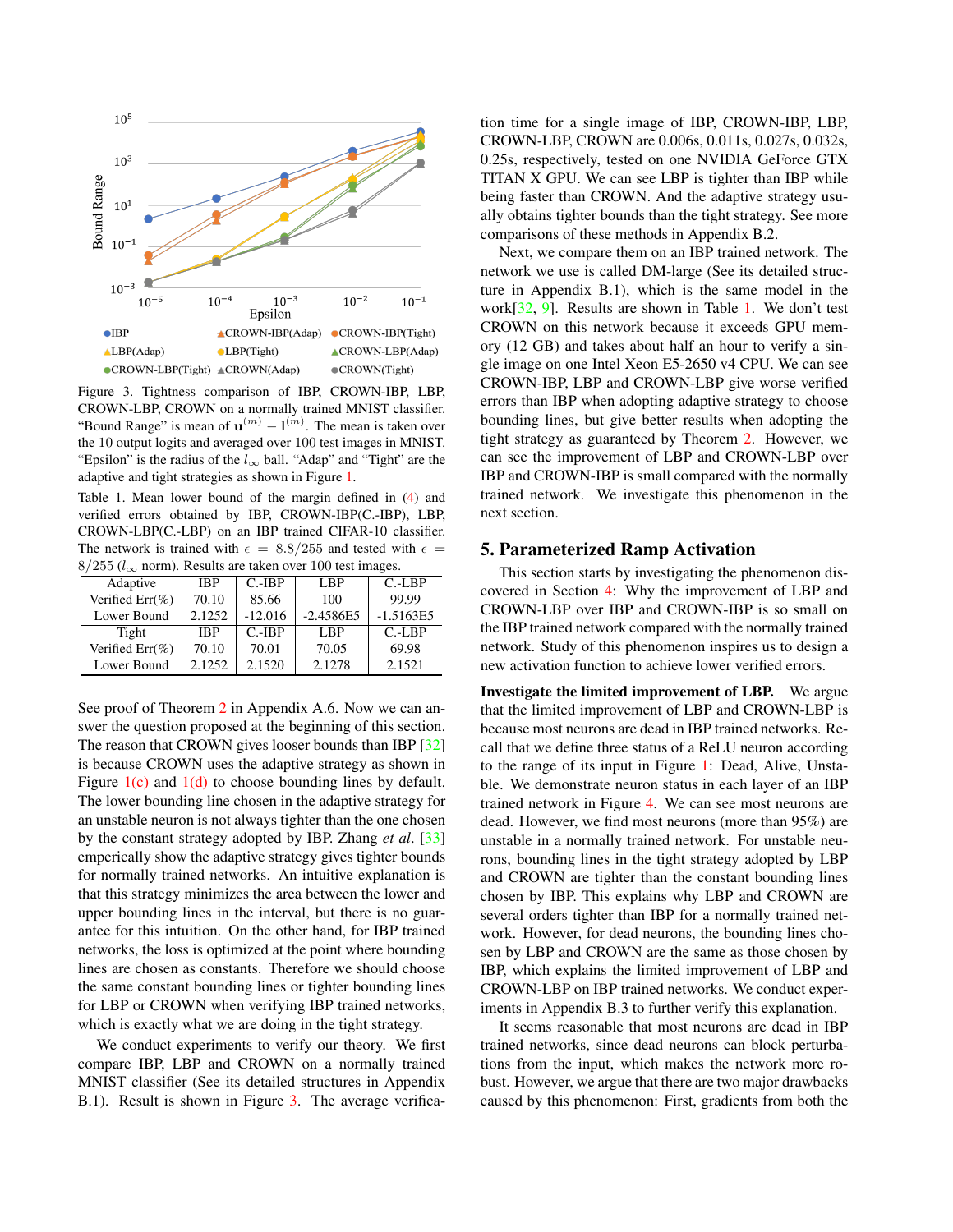<span id="page-6-2"></span>

<span id="page-6-0"></span>Figure 4. Neuron status of an IBP trained DM-large network at  $\epsilon = 2.2/255$  (l<sub>∞</sub> norm) on CIFAR-10. Bounds are computed using IBP at  $\epsilon = 2/255$ . The horizontal axis is the layer index, and the vertical axis is the percentage of every neuron status in the layer. The percentage is averaged over 100 CIFAR-10 test images.

normal cross-entropy loss and IBP bound loss in [\(5\)](#page-2-2) can not back-propagate through dead neurons. This may prevent the network from learning at some point of the training process. Second, it restricts the representation capability of the network, since most activations are 0 in intermediate layers.

Parameterized Ramp function. To mitigate these two problems, one simple idea is to use LeakyReLU instead of ReLU during training. We will consider this approach as the baseline and compare with it. We propose to use a Parameterized Ramp (ParamRamp) function to achieve better result. The Parameterized Ramp function can be seen as a LeakyReLU function with the right part being bent flat at some point r, as shown in Figure [5.](#page-6-1) The parameter r is tunable for every neuron. We include it to the parameters of the network and optimize over it during training. The intuition behind this activation function is that it provides another robust (function value changes very slowly with respect to the input) region on its right part. This right part has function values greater than 0 and tunable, in comparison to the left robust region with function values close to 0. Therefore during the IBP training process, a neuron has two options to become robust: to become either left dead or right dead as shown in Figure [5.](#page-6-1) This could increase the representation capability of the network while allow it to become robust. We compare effects of ReLU, LeakyReLU and ParamRamp functions in terms of training verifiably robust networks in the next section.

## 6. Experiments

In this section, we conduct experiments to train verifiably robust networks using our proposed activation function, ParamRamp, and compare it with ReLU and LeakyReLU. We use the loss defined in [\(5\)](#page-2-2) and consider  $l_{\infty}$  robustness in all experiments. The experiments are conducted on 3 datasets: MNIST, CIFAR-10, and Tiny-ImageNet. For MNIST and CIFAR-10 datasets, we use the same DM-large network, and follow the same IBP training and CROWN-IBP training procedures in the works [\[9,](#page-8-23) [32\]](#page-9-3).



<span id="page-6-1"></span>Figure 5. Parameterized Ramp (ParamRamp) function. The bending point  $r$  is tunable. We can define six status of a neuron according to the input range  $[l, u]$  as shown in the left side. See Appendix A.7 for how to choose bounding lines for ParamRamp.

For the Tiny-ImageNet dataset, we follow the training procedure in the work [\[30\]](#page-9-4). The networks we train on Tiny-ImageNet are a 7-layer CNN with Batch Normalization layers (CNN-7+BN) and a WideResNet. We refer readers to the original works or Appendix B.4 for detailed experimental set-ups and network structures. During the training of ParamRamp networks, it is important to initialize the tunable parameters  $r$  appropriately. We also find ParamRamp networks have overfitting problems in some cases. See how we initialize  $r$  and solve the overfitting problem in Appendix B.4. After training, we use IBP and CROWN-LBP with the tight strategy to compute verified errors. IBP verified errors allow us to compare results with previous works, and CROWN-LBP gives us the best verified errors as guaranteed in Theorem [2.](#page-4-1) CROWN is not considered because it exceeds GPU memory (12 GB) to verify a single image on the networks we use and is extremely slow running on CPU. We also use 200-step PGD attacks [\[15\]](#page-8-5) with 10 random starts to emperically evaluate robustness of the networks.

Results on CIFAR-10 and MNIST datasets are presented in Table [2](#page-7-0) and Table [3,](#page-7-1) respectively. We can see networks with ParamRamp activation achieve better verified errors, clean errors, and PGD attack errors than ReLU networks in almost all settings. And our proposed bound computation method, CROWN-LBP, can always provide lower verified errors than IBP. See more experiments for networks of different structures in Appendix B.5. For Tiny-ImageNet dataset, the CNN-7+BN and WideResNet networks with ParamRamp activation achieve 84.99% and 82.94% IBP verified errors at  $\epsilon = 1/255$ , respectively. To the best of our knowledge, 82.94% is the best verified error at  $\epsilon = 1/255$ ever achieved on Tiny-ImageNet. See a comparison with ReLU networks from the work [\[30\]](#page-9-4) in Appendix B.5.

ParamRamp activation brings additional parameters to the network. We are concerned about its computational overhead compared with ReLU networks. On MNIST, we find the average training time per epoch of a Param-Ramp network is 1.09 times of that of a ReLU network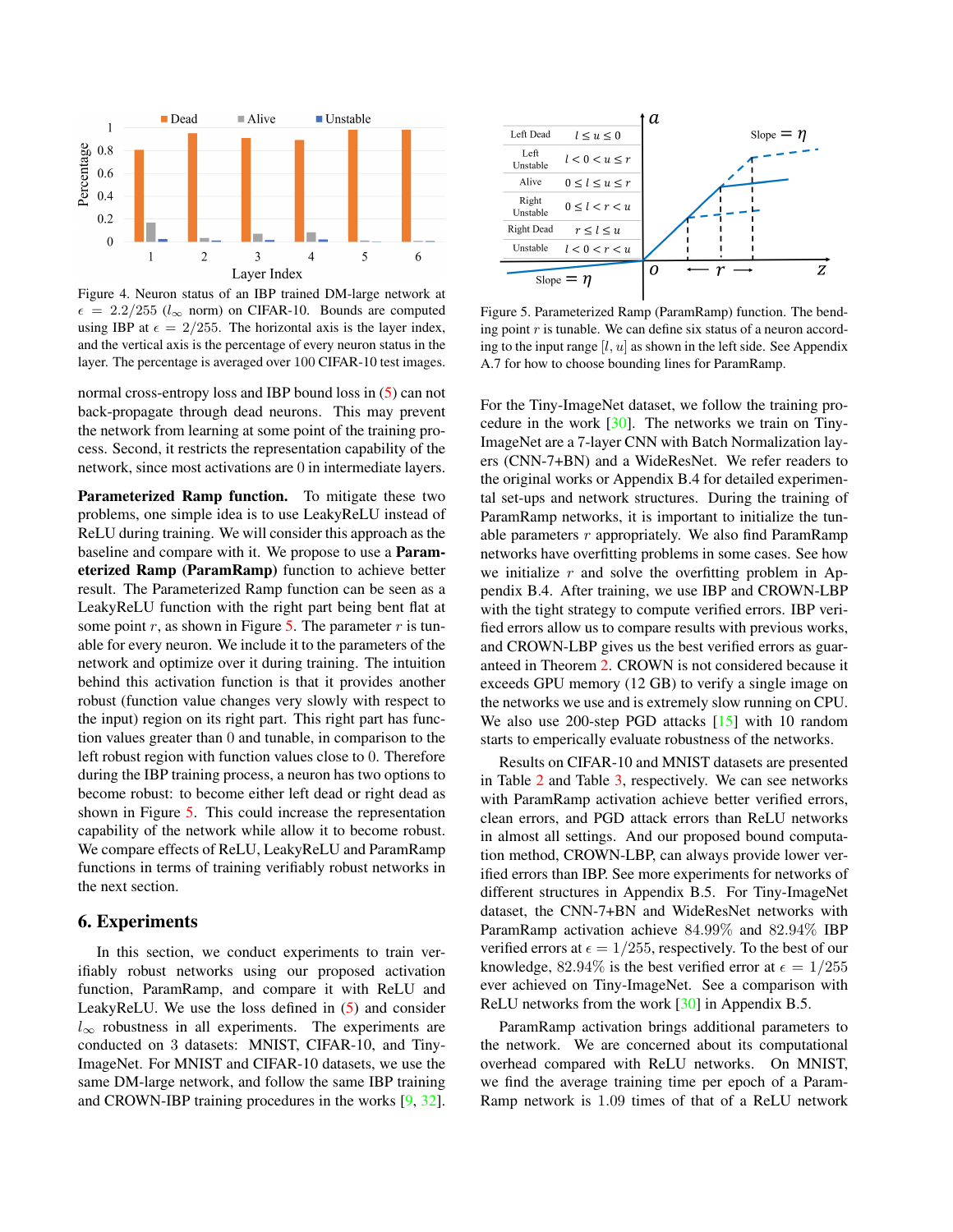<span id="page-7-3"></span><span id="page-7-0"></span>Table 2. Errors of IBP trained and CROWN-IBP trained networks with different activations on CIFAR-10. We report errors on clean images(Clean: Percentage of images wrongly classified), IBP verified errors(IBP), CROWN-LBP verified errors(C.-LBP), and PGD attack errors(PGD: Percentage of images successfully attacked). Experiments are conducted on 3 variants of ParamRamp: Ramp(0), ParamRamp with  $\eta = 0$ ; Ramp(0.01),  $\eta = 0.01$ ; Ramp(0.01→0),  $\eta$  starts from 0.01 and gradually decreases to 0 during training. 3 variants of ReLU are similarly designed, *e.g.*, ReLU(0.01) means LeakyReLU with leakage slope 0.01. Networks are trained at  $\epsilon = 2.2/255$ ,  $8.8/255$  and evaluated at  $\epsilon = 2/255$ ,  $8/255$  respectively. Results of ReLU(0) are directly copied from the original works [\[9,](#page-8-23) [32\]](#page-9-3). We compute C.-LBP verified errors based on our re-run networks for these experiments. Therefore, C.-LBP verified errors are not comparable to IBP verified errors on these networks. We also report results run on large ReLU networks in the work [\[30\]](#page-9-4) at the right side.

| Training               |                           |            | Errors (%) for $\epsilon = 2/255$ |       |       | Errors (%) for $\epsilon = 8/255$ |          |            | Errors (%) for $\epsilon = 8/255$ |            |       |       |       |
|------------------------|---------------------------|------------|-----------------------------------|-------|-------|-----------------------------------|----------|------------|-----------------------------------|------------|-------|-------|-------|
| Activation<br>Method   | Clean                     | <b>IBP</b> | $C.-LBP$                          | PGD   | Clean | <b>IBP</b>                        | $C.-LBP$ | <b>PGD</b> | Model                             | Clean      | IBP   | PGD   |       |
| <b>IBP</b>             | ReLU(0)                   | 39.22      | 55.19                             | 54.38 | 50.40 | 58.43                             | 70.81    | 69.98      | 68.73                             |            |       |       |       |
|                        | ReLU(0.01)                | 32.3       | 52.02                             | 47.26 | 44.22 | 55.16                             | 69.05    | 68.45      | 66.05                             | $CNN-7+BN$ | 57.95 | 69.56 | 67.10 |
|                        | $ReLU(0.01\rightarrow 0)$ | 34.6       | 53.77                             | 51.62 | 46.71 | 55.62                             | 68.32    | 68.22      | 65.29                             | Densenet   | 57.21 | 69.59 | 67.75 |
|                        | Ramp(0)                   | 36.47      | 53.09                             | 52.28 | 46.52 | 56.32                             | 68.89    | 68.82      | 63.89                             | WideResNet | 58.07 | 70.04 | 67.23 |
|                        | Ramp(0.01)                | 33.45      | 48.39                             | 47.19 | 43.87 | 54.16                             | 68.26    | 67.78      | 65.06                             | ResNeXt    | 56.32 | 70.41 | 67.55 |
|                        | $Ramp(0.01\rightarrow 0)$ | 34.17      | 47.84                             | 47.46 | 42.74 | 55.28                             | 67.26    | 67.09      | 60.39                             |            |       |       |       |
| <b>CROWN</b><br>$-IBP$ | ReLU(0)                   | 28.48      | 46.03                             | 45.04 | 40.28 | 54.02                             | 66.94    | 66.69      | 65.42                             |            |       |       |       |
|                        | ReLU(0.01)                | 28.49      | 46.68                             | 44.09 | 39.29 | 55.18                             | 68.54    | 68.13      | 66.41                             | $CNN-7+BN$ | 53.71 | 66.62 | 64.31 |
|                        | $ReLU(0.01\rightarrow 0)$ | 28.07      | 46.82                             | 44.40 | 39.29 | 63.88                             | 72.28    | 72.13      | 70.34                             | Densenet   | 56.03 | 67.57 | 65.09 |
|                        | Ramp(0)                   | 28.48      | 45.67                             | 44.03 | 39.43 | 52.52                             | 65.24    | 65.12      | 62.51                             | WideResNet | 53.89 | 67.77 | 64.42 |
|                        | Ramp(0.01)                | 28.63      | 46.17                             | 44.28 | 39.61 | 52.15                             | 66.04    | 65.75      | 63.85                             | ResNeXt    | 53.85 | 68.25 | 64.16 |
|                        | $Ramp(0.01\rightarrow 0)$ | 28.18      | 45.74                             | 43.37 | 39.17 | 51.94                             | 65.19    | 65.08      | 62.05                             |            |       |       |       |

<span id="page-7-1"></span>Table 3. Comparison of ParamRamp and ReLU on MNIST dataset. Notations are the same as those in Table [2.](#page-7-0) The networks are both trained and tested at  $\epsilon = 0.4$ . See more experiments tested with different activation functions and at different  $\epsilon$  in Appendix B.5.

| Training     | Activation                | Errors (%) for $\epsilon = 0.4$ |            |          |            |  |  |
|--------------|---------------------------|---------------------------------|------------|----------|------------|--|--|
| Method       |                           | Clean                           | <b>IBP</b> | $C.-LBP$ | <b>PGD</b> |  |  |
| <b>IBP</b>   | ReLU(0)                   | 2.74                            | 14.80      | 16.13    | 11.14      |  |  |
|              | $Ramp(0.01\rightarrow0)$  | 2.16                            | 10.90      | 10.88    | 6.59       |  |  |
| <b>CROWN</b> | ReLU(0)                   | 2.17                            | 12.06      | 11.90    | 9.47       |  |  |
| -IBP         | $Ramp(0.01\rightarrow 0)$ | 2.36                            | 10.68      | 10.61    | 6.61       |  |  |

in IBP training, and is 1.51 times in CROWN-IBP training. We observe an overhead of similar level on CIFAR-10 and Tiny-ImageNet datasets. See a full comparison in Appendix B.5. Comparing ParamRamp with ReLU on the same network may not be convincing enough to demonstrate the superiority of ParamRamp, as it has additional parameters. We compare it with larger size ReLU networks trained in the work  $[30]$ . We report their results on CNN-7+BN, Densenet [\[10\]](#page-8-26), WideResNet [\[31\]](#page-9-5) and ResNeXt [\[29\]](#page-9-6) in the right part of Table [2.](#page-7-0) Despite being larger than the DM-large network with ParamRamp activation, these ReLU networks still can not obtain lower IBP verified errors than our model. We think this is because ParamRamp activation brings more diversity of neuron status, which increases the representation capability of the network. Recall that most neurons are dead in IBP trained ReLU networks as shown in Figure [4.](#page-6-0) We present neuron status of an IBP trained ParamRamp network in Figure [6.](#page-7-2) We can see although lots of neurons are still left dead, there is a considerable amount of neurons are right dead. Note that the activation value of right dead neurons are not 0 and tunable. This allows the network to become robust while preserving representation capability. See more neuron status comparisons of ReLU and ParamRamp networks in Appendix B.5.



<span id="page-7-2"></span>Figure 6. Neuron status of an IBP trained network on CIFAR-10 with ParamRamp activation. We only present left dead status and right dead status since most neurons are in these two status. The network is trained at  $\epsilon = 2.2/255$  ( $l_{\infty}$  norm) and bounds are computed using IBP at  $\epsilon = 2/255$ .

# 7. Conclusion

We propose a new verification method, LBP, which has better scalability than CROWN while being tighter than IBP. We further prove CROWN and LBP are always tighter than IBP when choosing appropriate bounding lines, and can be used to verify IBP trained networks to obtain lower verified errors. We also propose a new activation function, ParamRamp, to mitigate the problem that most neurons become dead in ReLU networks during IBP training. Extensive experiments demonstrate networks with ParamRamp activation outperforms ReLU networks and achieve stateof-the-art  $l_{\infty}$  verified robustness on MNIST, CIFAR-10 and Tiny-ImageNet datasets.

Acknowledgement. This work is partially supported by General Research Fund (GRF) of Hong Kong (No. 14203518), Collaborative Research Grant from SenseTime Group (CUHK Agreement No. TS1712093, and No. TS1711490), and the Shanghai Committee of Science and Technology, China (Grant No. 20DZ1100800). The authors thank useful discussions with Xudong Xu.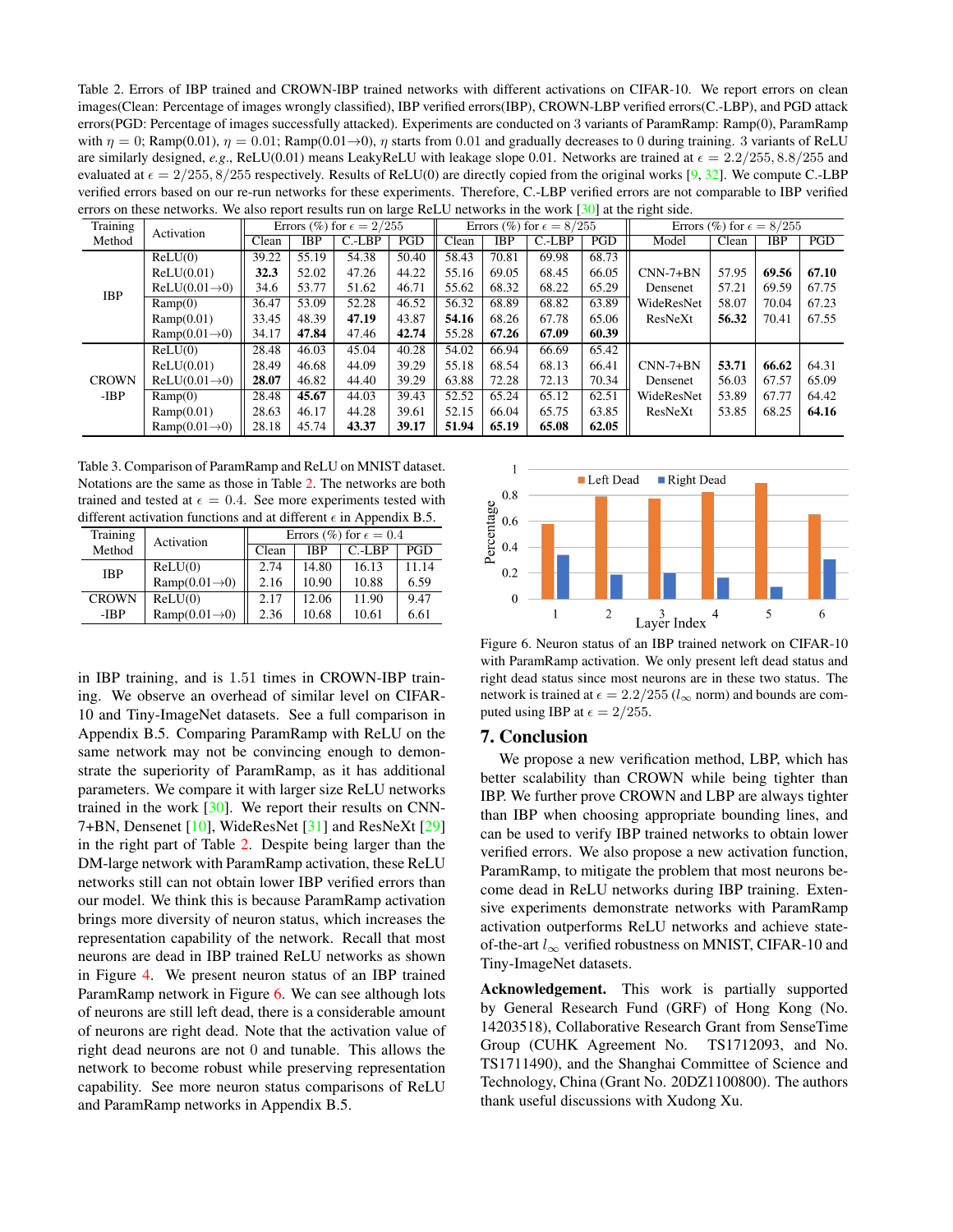# References

- <span id="page-8-2"></span>[1] Anish Athalye, Nicholas Carlini, and David Wagner. Obfuscated gradients give a false sense of security: Circumventing defenses to adversarial examples. *arXiv preprint arXiv:1802.00420*, 2018. [1](#page-0-5)
- <span id="page-8-24"></span>[2] Akhilan Boopathy, Tsui-Wei Weng, Pin-Yu Chen, Sijia Liu, and Luca Daniel. Cnn-cert: An efficient framework for certifying robustness of convolutional neural networks. In *Proceedings of the AAAI Conference on Artificial Intelligence*, volume 33, pages 3240–3247, 2019. [2](#page-1-0)
- <span id="page-8-4"></span>[3] Nicholas Carlini and David Wagner. Adversarial examples are not easily detected: Bypassing ten detection methods. In *Proceedings of the 10th ACM Workshop on Artificial Intelligence and Security*, pages 3–14, 2017. [1](#page-0-5)
- <span id="page-8-1"></span>[4] Nicholas Carlini and David Wagner. Towards evaluating the robustness of neural networks. In *2017 ieee symposium on security and privacy (sp)*, pages 39–57. IEEE, 2017. [1](#page-0-5)
- <span id="page-8-12"></span>[5] Chih-Hong Cheng, Georg Nührenberg, and Harald Ruess. Maximum resilience of artificial neural networks. In *International Symposium on Automated Technology for Verification and Analysis*, pages 251–268. Springer, 2017. [1](#page-0-5)
- <span id="page-8-9"></span>[6] Francesco Croce and Matthias Hein. Reliable evaluation of adversarial robustness with an ensemble of diverse parameter-free attacks, 2020. [1](#page-0-5)
- <span id="page-8-13"></span>[7] Sumanth Dathathri, Krishnamurthy Dvijotham, Alexey Kurakin, Aditi Raghunathan, Jonathan Uesato, Rudy Bunel, Shreya Shankar, Jacob Steinhardt, Ian Goodfellow, Percy Liang, and Pushmeet Kohli. Enabling certification of verification-agnostic networks via memoryefficient semidefinite programming. *arXiv e-prints*, page arXiv:2010.11645, Oct. 2020. [1](#page-0-5)
- <span id="page-8-21"></span>[8] Krishnamurthy Dvijotham, Sven Gowal, Robert Stanforth, Relja Arandjelovic, Brendan O'Donoghue, Jonathan Uesato, and Pushmeet Kohli. Training verified learners with learned verifiers. *arXiv preprint arXiv:1805.10265*, 2018. [2](#page-1-0)
- <span id="page-8-23"></span>[9] S. Gowal, K. Dvijotham, R. Stanforth, R. Bunel, C. Qin, J. Uesato, R. Arandjelovic, T. A. Mann, and P. Kohli. Scalable verified training for provably robust image classification. In *2019 IEEE/CVF International Conference on Computer Vision (ICCV)*, pages 4841–4850, 2019. [2,](#page-1-0) [3,](#page-2-5) [6,](#page-5-2) [7,](#page-6-2) [8](#page-7-3)
- <span id="page-8-26"></span>[10] G. Huang, Z. Liu, L. Van Der Maaten, and K. Q. Weinberger. Densely connected convolutional networks. In *2017 IEEE Conference on Computer Vision and Pattern Recognition (CVPR)*, pages 2261–2269, 2017. [8](#page-7-3)
- <span id="page-8-11"></span>[11] Guy Katz, Clark Barrett, David L Dill, Kyle Julian, and Mykel J Kochenderfer. Reluplex: An efficient smt solver for verifying deep neural networks. In *International Conference on Computer Aided Verification*, pages 97–117. Springer, 2017. [1](#page-0-5)
- <span id="page-8-18"></span>[12] CY KO, Z Lyu, TW Weng, L Daniel, N Wong, and D Lin. Popqorn: Certifying robustness of recurrent neural networks. In *International Conference on Machine Learning (ICML)*, 2019. [1](#page-0-5)
- <span id="page-8-3"></span>[13] Alexey Kurakin, Ian Goodfellow, and Samy Bengio. Adversarial examples in the physical world. *arXiv preprint arXiv:1607.02533*, 2016. [1](#page-0-5)
- <span id="page-8-25"></span>[14] Zhaoyang Lyu, Ching-Yun Ko, Zhifeng Kong, Ngai Wong, Dahua Lin, and Luca Daniel. Fastened crown: Tightened neural network robustness certificates. *Proceedings of the AAAI Conference on Artificial Intelligence*, 34:5037–5044, 04 2020. [3,](#page-2-5) [5](#page-4-3)
- <span id="page-8-5"></span>[15] Aleksander Madry, Aleksandar Makelov, Ludwig Schmidt, Dimitris Tsipras, and Adrian Vladu. Towards deep learning models resistant to adversarial attacks. In *International Conference on Learning Representations*, 2018. [1,](#page-0-5) [7](#page-6-2)
- <span id="page-8-20"></span>[16] Matthew Mirman, Timon Gehr, and Martin Vechev. Differentiable abstract interpretation for provably robust neural networks. volume 80 of *Proceedings of Machine Learning Research*, pages 3578–3586, Stockholmsmässan, Stockholm Sweden, 10–15 Jul 2018. PMLR. [2](#page-1-0)
- <span id="page-8-22"></span>[17] Aditi Raghunathan, Jacob Steinhardt, and Percy Liang. Certified defenses against adversarial examples. In *International Conference on Learning Representations*, 2018. [2](#page-1-0)
- <span id="page-8-7"></span>[18] Leslie Rice, Eric Wong, and J Zico Kolter. Overfitting in adversarially robust deep learning. *arXiv preprint arXiv:2002.11569*, 2020. [1](#page-0-5)
- <span id="page-8-19"></span>[19] Hadi Salman, Greg Yang, Huan Zhang, Cho-Jui Hsieh, and Pengchuan Zhang. A convex relaxation barrier to tight robustness verification of neural networks. In *Advances in Neural Information Processing Systems*, pages 9835–9846, 2019. [2](#page-1-0)
- <span id="page-8-14"></span>[20] Gagandeep Singh, Timon Gehr, Matthew Mirman, Markus Püschel, and Martin Vechev. Fast and effective robustness certification. In S. Bengio, H. Wallach, H. Larochelle, K. Grauman, N. Cesa-Bianchi, and R. Garnett, editors, *Advances in Neural Information Processing Systems*, volume 31, pages 10802–10813. Curran Associates, Inc., 2018. [1,](#page-0-5) [2](#page-1-0)
- <span id="page-8-15"></span>[21] Gagandeep Singh, Timon Gehr, Markus Püschel, and Martin Vechev. An abstract domain for certifying neural networks. *Proceedings of the ACM on Programming Languages*, 3(POPL):1–30, 2019. [1,](#page-0-5) [2](#page-1-0)
- <span id="page-8-0"></span>[22] Christian Szegedy, Wojciech Zaremba, Ilya Sutskever, Joan Bruna, Dumitru Erhan, Ian Goodfellow, and Rob Fergus. Intriguing properties of neural networks. *arXiv preprint arXiv:1312.6199*, 2013. [1](#page-0-5)
- <span id="page-8-10"></span>[23] Vincent Tjeng, Kai Y. Xiao, and Russ Tedrake. Evaluating robustness of neural networks with mixed integer programming. In *International Conference on Learning Representations*, 2019. [1](#page-0-5)
- <span id="page-8-8"></span>[24] Shiqi Wang, Yizheng Chen, Ahmed Abdou, and Suman Jana. Mixtrain: Scalable training of formally robust neural networks. *CoRR*, abs/1811.02625, 2018. [1,](#page-0-5) [2](#page-1-0)
- <span id="page-8-16"></span>[25] Shiqi Wang, Kexin Pei, Justin Whitehouse, Junfeng Yang, and Suman Jana. Efficient formal safety analysis of neural networks. In *Advances in Neural Information Processing Systems*, pages 6367–6377, 2018. [1,](#page-0-5) [2](#page-1-0)
- <span id="page-8-6"></span>[26] Yisen Wang, Difan Zou, Jinfeng Yi, James Bailey, Xingjun Ma, and Quanquan Gu. Improving adversarial robustness requires revisiting misclassified examples. In *International Conference on Learning Representations*, 2020. [1](#page-0-5)
- <span id="page-8-17"></span>[27] Tsui-Wei Weng, Huan Zhang, Hongge Chen, Zhao Song, Cho-Jui Hsieh, Duane Boning, Inderjit S Dhillon, and Luca